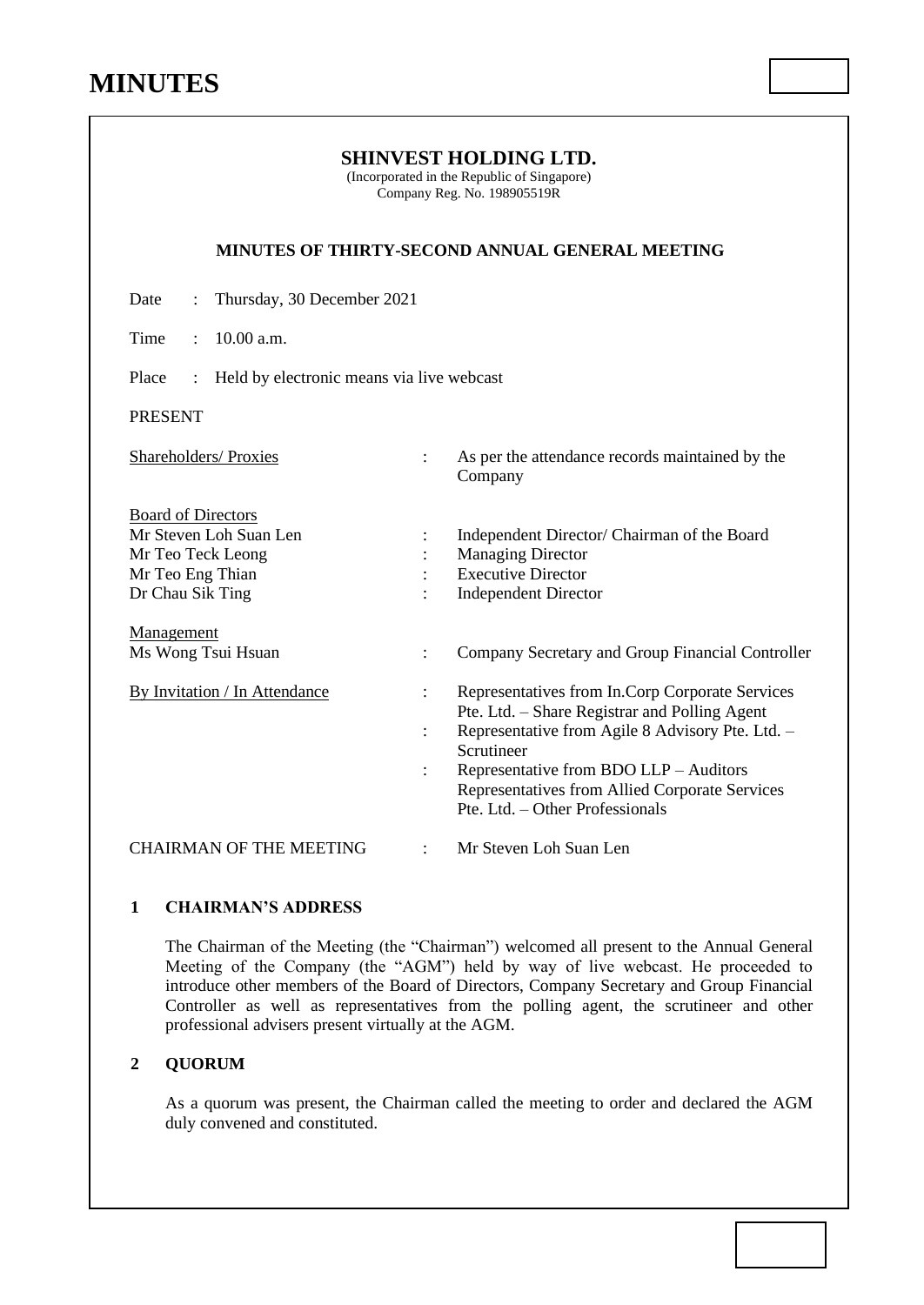**SHINVEST HOLDING LTD. 2** Minutes of 32nd AGM held on 30.12.2021

## **3 NOTICE OF MEETING**

With the consent of the shareholders present, the Notice of AGM dated 15 December 2021 convening the meeting was taken as read.

### **4 PROXY AND POLL VOTING**

The Chairman highlighted that due to the ongoing Covid-19 situation and related safe management restrictions, shareholders were not able to attend the AGM in person to cast their votes. For those shareholders who had appointed the Chairman of the Meeting as their proxy to vote on their behalf, the Chairman would vote or abstain from voting in accordance with their specific instructions in relation to the Resolutions to be tabled at the AGM.

The Company had appointed In.Corp Corporate Services Pte. Ltd. as the polling agent and Agile 8 Advisory Pte. Ltd. as the scrutineer for the vote taking.

## **5 QUESTIONS FROM SHAREHOLDERS**

The Chairman further informed that the Company had received questions from the shareholders and the Securities Investors Association, Singapore (SIAS) in relation to the Resolutions to be tabled at the meeting. These questions and the Company's responses thereto had been posted on SGXNET and the Company's website in advance of the meeting.

The Chairman then proceeded with the formal business of the AGM,

#### **ORDINARY BUSINESS**

#### **RESOLUTION 1**

#### **6 Directors' Statement and Audited Financial Statements**

The Chairman put the following Resolution 1 to the meeting:

"That the Directors' Statement and Audited Financial Statements for the financial year ended 31 August 2021 be received and adopted."

Resolution 1 had been duly voted on by the shareholders through the submission of their Proxy Forms.

The results of the poll are as follows:

|                                  | No. of Shares | Percentage (%) |
|----------------------------------|---------------|----------------|
| Number of votes "FOR"            | : 11.361.316  | 100.00         |
| Number of votes "AGAINST"        |               | 0.00           |
| Total number of valid votes cast | 11.361.316    | 100.00         |

Based on the poll results, the Chairman declared Resolution 1 carried.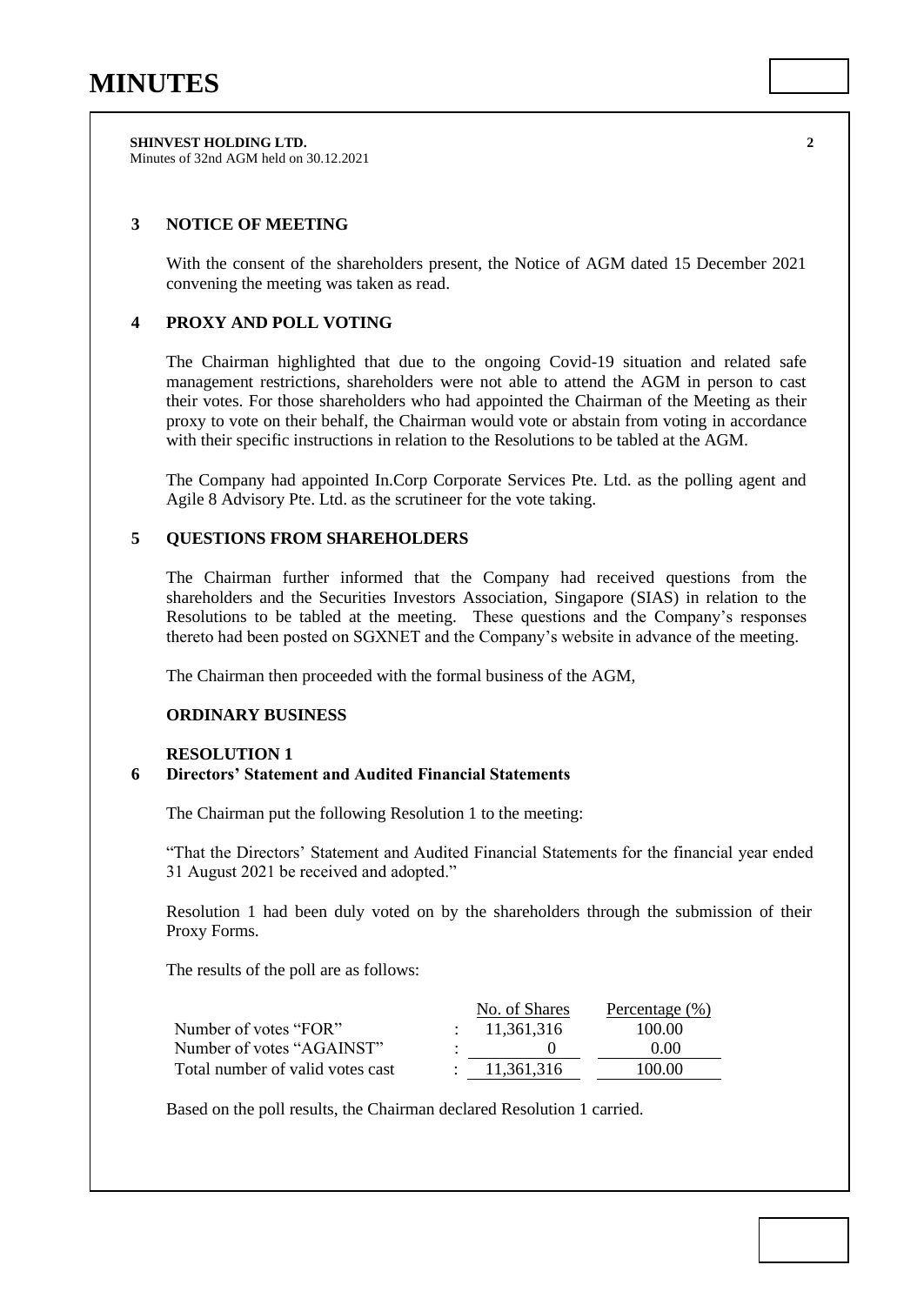**SHINVEST HOLDING LTD. 3** Minutes of 32nd AGM held on 30.12.2021

## **7 RESOLUTION 2 Declaration of Final Tax Exempt (One-Tier) Dividend**

The Chairman put the following Resolution 2 to the meeting:

"That the payment of a final tax exempt (one-tier) dividend of 3 cents per ordinary share for the financial year ended 31 August 2021 be approved"

Resolution 2 had been duly voted on by the shareholders through the submission of their Proxy Forms.

The results of the poll are as follows:

|                                  | No. of Shares | Percentage (%) |
|----------------------------------|---------------|----------------|
| Number of votes "FOR"            | : 11.361.316  | 100.00         |
| Number of votes "AGAINST"        |               | 0.00           |
| Total number of valid votes cast | 11.361.316    | 100.00         |

Based on the poll results, the Chairman declared Resolution 2 carried.

## **8 RESOLUTION 3 Re-election of Retiring Director**

The Chairman put the following Resolution 3 to the meeting:

"That Mr Teo Eng Thian who retires by rotation in accordance with Regulation 87 of the Company's Constitution be and is hereby re-elected as a Director of the Company"

Resolution 3 had been duly voted on by the shareholders through the submission of their Proxy Forms.

The results of the poll are as follows:

| No. of Shares | Percentage (%) |
|---------------|----------------|
| 9.823.816     | 100.00         |
|               | 0.00           |
| 9.823.816     | 100.00         |
|               |                |

Based on the poll results, the Chairman declared Resolution 3 carried.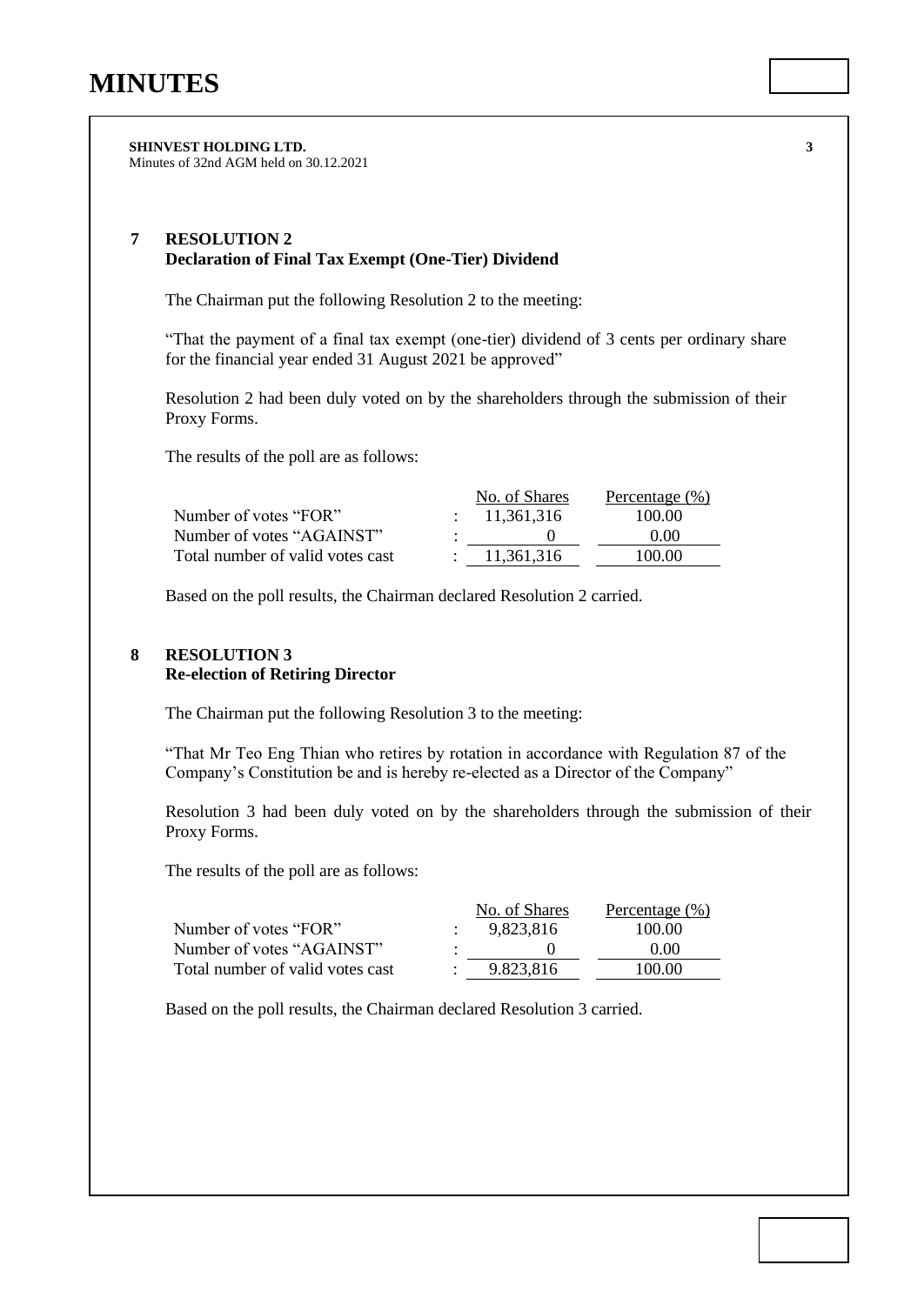**SHINVEST HOLDING LTD. 4** Minutes of 32nd AGM held on 30.12.2021

## **9 RESOLUTION 4 Approval of Directors' Fees**

The Chairman put the following Resolution 4 to the meeting:

'That a sum of S\$90,000/- be approved for payment as Directors' fees for the financial year ended 31 August 2021."

Resolution 4 had been duly voted on by the shareholders through the submission of their Proxy Forms.

The results of the poll are as follows:

|                                  | No. of Shares | Percentage (%) |
|----------------------------------|---------------|----------------|
| Number of votes "FOR"            | 10.834.941    | 100.00         |
| Number of votes "AGAINST"        |               | 0.00           |
| Total number of valid votes cast | 10.834.941    | 100.00         |

Based on the poll results, the Chairman declared Resolution 4 carried.

## **10 RESOLUTION 5**

### **Re-appointment of Independent Auditors**

The Chairman put the following Resolution 5 to the meeting:

"That BDO LLP be and are hereby re-appointed as Independent Auditors of the Company and that the Directors be authorised to fix their remuneration."

Resolution 5 had been duly voted on by the shareholders through the submission of their Proxy Forms.

The results of the poll are as follows:

|                                  | No. of Shares | Percentage $(\% )$ |
|----------------------------------|---------------|--------------------|
| Number of votes "FOR"            | : 11.361.316  | 100.00             |
| Number of votes "AGAINST"        |               | 0.00               |
| Total number of valid votes cast | 11.361.316    | 100.00             |

Based on the poll results, the Chairman declared Resolution 5 carried.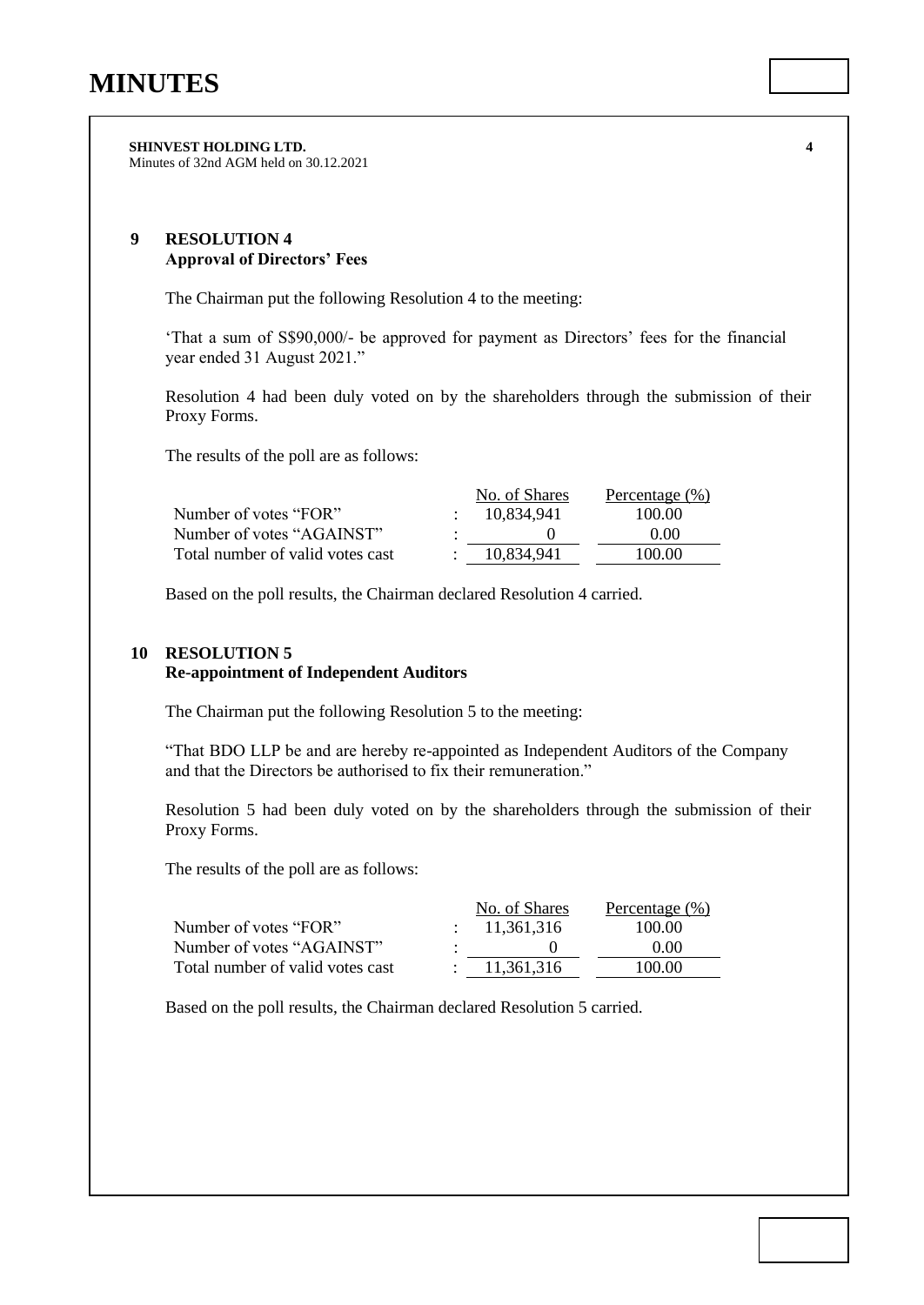**SHINVEST HOLDING LTD. 5** Minutes of 32nd AGM held on 30.12.2021

## **SPECIAL BUSINESS**

#### **11 RESOLUTION 6**

**Continued Appointment of Dr Chau Sik Ting @ Chao Sik Ting as Independent Director by Shareholders**

The Chairman put the following Resolution 6 to the meeting:

"That in accordance with Rule  $210(5)(d)(iii)$  of the Listing Manual of the Singapore Exchange Securities Trading Limited (the "Listing Manual") which will take effect on 1 January 2022, shareholders to approve the continued appointment of Dr Chau Sik Ting @ Chao Sik Ting as an Independent Director of the Company, this Resolution to remain in force until the earlier of Dr Chau Sik Ting @ Chao Sik Ting's retirement or resignation; or the conclusion of the third annual general meeting following the passing of this Resolution."

Resolution 6 had been duly voted on by the shareholders through the submission of their Proxy Forms.

The results of the poll are as follows:

|                                  | No. of Shares | Percentage (%) |
|----------------------------------|---------------|----------------|
| Number of votes "FOR"            | 11.361.316    | 100.00         |
| Number of votes "AGAINST"        |               | 0.00           |
| Total number of valid votes cast | 11.361.316    | 100.00         |

Based on the poll results, the Chairman declared Resolution 6 carried.

### **12 RESOLUTION 7**

**Continued Appointment of Dr Chau Sik Ting @ Chao Sik Ting as Independent Director by Shareholders (Excluding Directors, Chief Executive Officer and their associates) in accordance with Rule 210(5)(d)(iii) of the listing manual of the SGX-ST which will take effect on 1 January 2022**

The Chairman put the following Resolution 7 to the meeting:

"That contingent upon the passing of Resolution 6 above, and in accordance with Rule  $210(5)(d)(iii)$ of the Listing Manual which will take effect on 1 January 2022, shareholders (excluding directors, the chief executive officer and their associates) to approve Dr Chau Sik Ting @ Chao Sik Ting's continued appointment as an Independent Director of the Company, this Resolution to remain in force until the earlier of Dr Chau Sik Ting @ Chao Sik Ting's retirement or resignation, or the conclusion of the third annual general meeting following the passing of this Resolution."

Resolution 7 had been duly voted on by the shareholders through the submission of their Proxy Forms.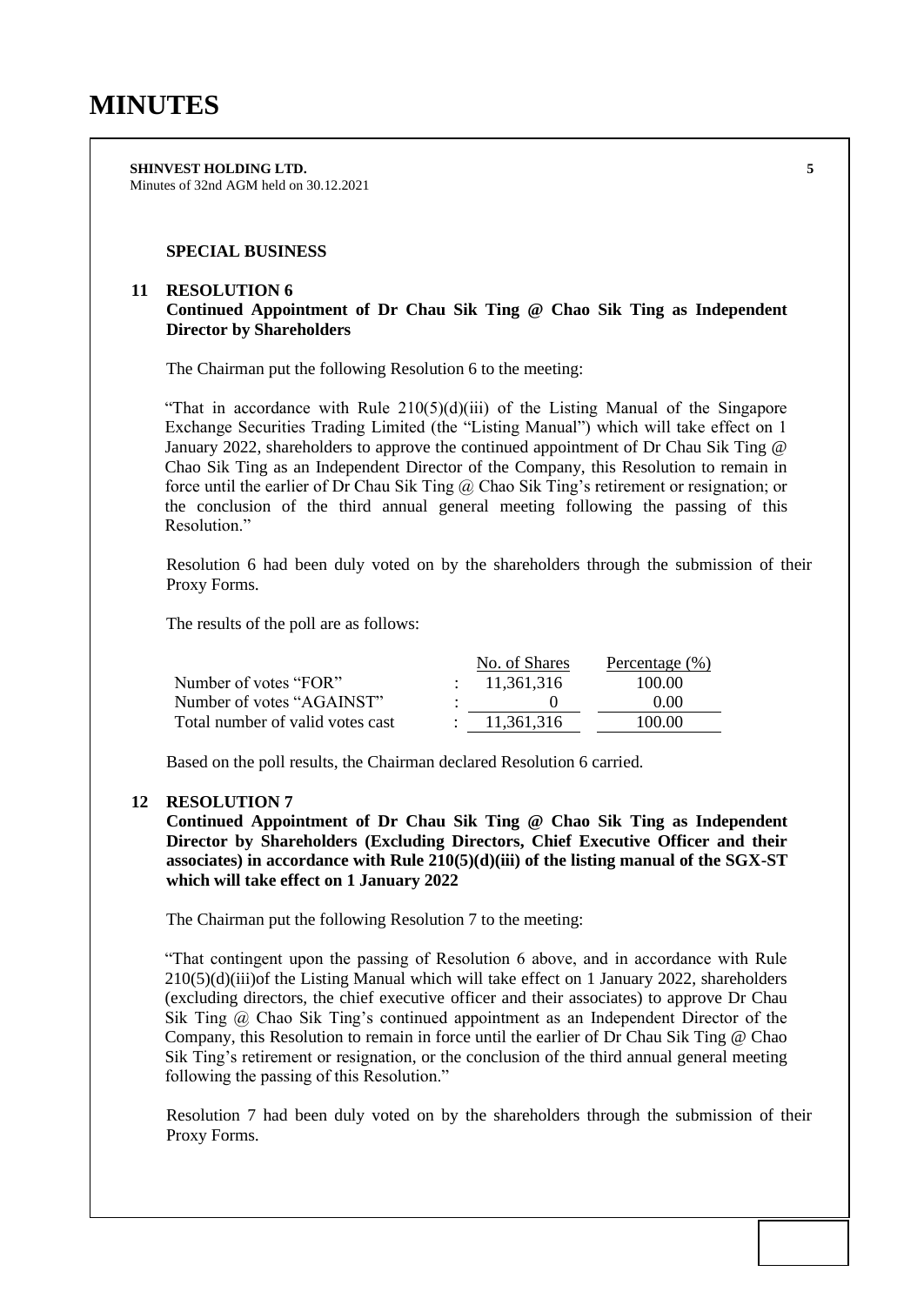#### **SHINVEST HOLDING LTD. 6**

Minutes of 32nd AGM held on 30.12.2021

The results of the poll are as follows:

|                                  | No. of Shares | Percentage (%) |
|----------------------------------|---------------|----------------|
| Number of votes "FOR"            | 2.157.421     | 100.00         |
| Number of votes "AGAINST"        |               | 0.00           |
| Total number of valid votes cast | 2.157.421     | 100.00         |

Based on the poll results, the Chairman declared Resolution 7 carried.

# **13 RESOLUTION 8**

### **Authority to issue Shares**

The Chairman put the following Resolution 8 to the meeting:

"That pursuant to Section 161 of the Companies Act, Cap. 50 and the Listing Manual of the Singapore Exchange Securities Trading limited ("SGX-ST"), authority be and is hereby given to the Directors of the Company to:

- (1) (i) issue shares in the capital of the Company whether by way of rights, bonus or otherwise; and/or
	- (ii)make or grant offers, agreements or options (collectively, "Instruments") that might or would require shares to be issued, including but not limited to the creation and issue of (as well as adjustments to) warrants, debentures or other instruments convertible into shares;

at any time and upon such terms and conditions and for such purposes and to such persons as the Directors may in their absolute discretion deem fit; and

(2) (notwithstanding the authority conferred by this Resolution may have ceased to be in force) issue shares in pursuance of any Instrument made or granted by the Directors while this Resolution was in force,

#### provided that:

(a) the aggregate number of shares to be issued pursuant to this Resolution (including shares to be issued in pursuance of Instruments made or granted pursuant to this Resolution) does not exceed 50% of the total number of issued shares excluding treasury shares and subsidiary holdings in the capital of the Company (as calculated in accordance with sub-paragraph (b) below), of which the aggregate number of shares and convertible securities to be issued other than on a pro rata basis to existing shareholders of the Company (including shares to be issued in pursuance of Instruments made or granted pursuant to this Resolution) does not exceed 20% of the total number of issued shares excluding treasury shares and subsidiary holdings in the capital of the Company (as calculated in accordance with sub-paragraph (b) below);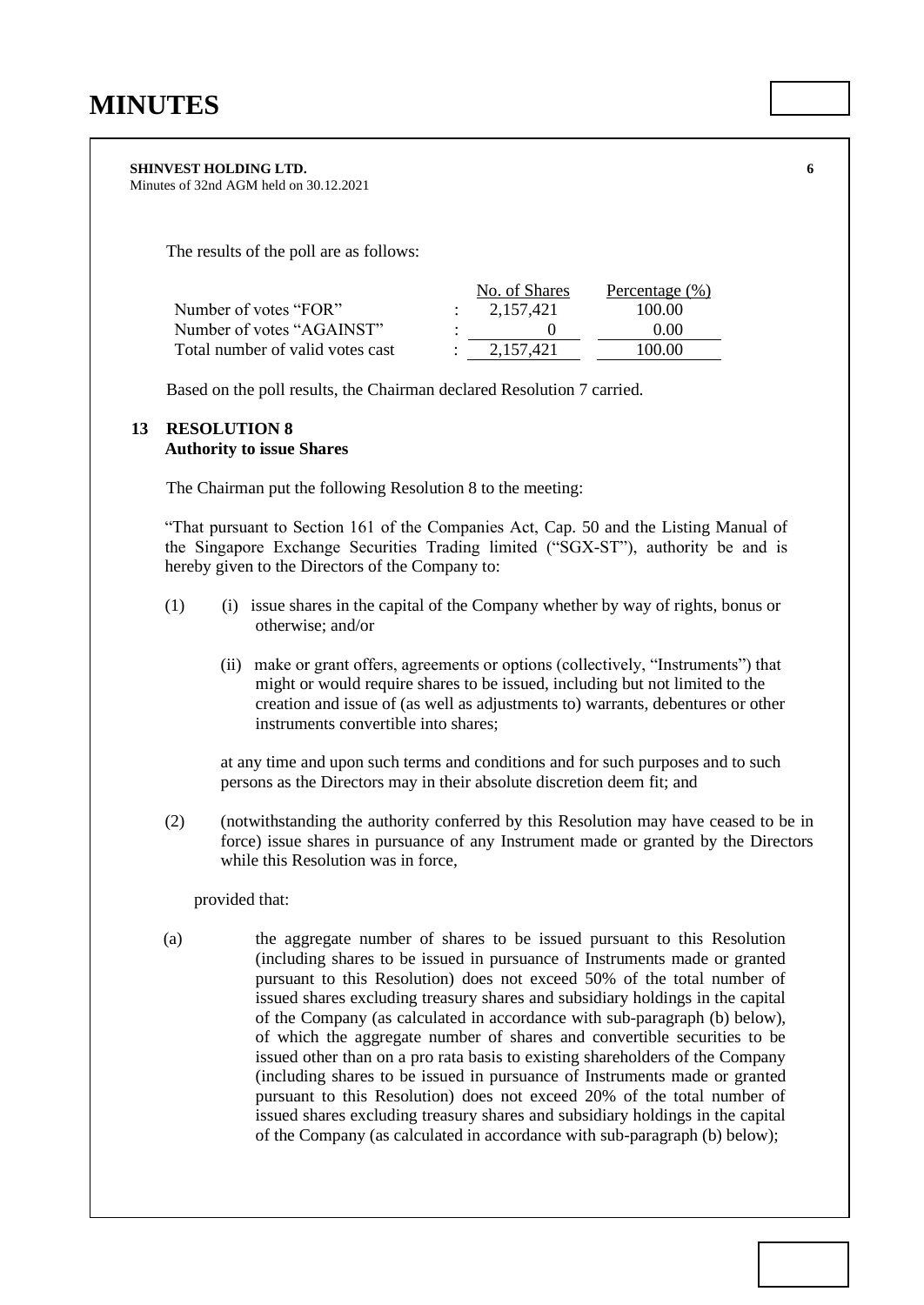**SHINVEST HOLDING LTD. 7** Minutes of 32nd AGM held on 30.12.2021

- (b) (subject to such manner of calculation as may be prescribed by the SGX-ST) for the purpose of determining the aggregate number of shares that may be issued under sub-paragraph (a) above, the percentage of issued shares shall be calculated based on the total number of issued shares excluding treasury shares and subsidiary holdings in the capital of the Company at the time this Resolution is passed, after adjusting for:
	- (i) new shares arising from the conversion or exercise of any convertible securities or share options or vesting of share awards outstanding or subsisting at the time this Resolution is passed; and
	- (ii) any subsequent bonus issue, consolidation or sub-division of shares;
- (c) in exercising the authority conferred by this Resolution, the Company shall comply with the provisions of the Listing Manual of the SGX-ST for the time being in force (unless such compliance has been waived by the SGX-ST) and the Constitution for the time being of the Company; and
- (d) the authority conferred by this Resolution shall, unless revoked or varied by the Company in general meeting, continue in force until the conclusion of the next Annual General Meeting of the Company or the date by which the next Annual General Meeting of the Company is required by law to be held, whichever is the earlier.

Resolution 8 had been duly voted on by the shareholders through the submission of their Proxy Forms.

The results of the poll are as follows:

|                                  | No. of Shares | Percentage (%) |
|----------------------------------|---------------|----------------|
| Number of votes "FOR"            | : 11,361,316  | 100.00         |
| Number of votes "AGAINST"        | 000           | 0.00           |
| Total number of valid votes cast | 11.361.316    | 100.00         |

Based on the poll results, the Chairman declared Resolution 8 carried.

# **14 RESOLUTION 9 Renewal of Share Buyback Mandate**

The Chairman put the following Resolution 9 to the meeting:

"That:-

(a) for the purposes of the Sections 76C and 76E of the Companies Act, Cap. 50 (the 'Companies Act') , the exercise by the Directors of the Company of all the powers of the Company to purchase or otherwise acquire issued ordinary shares in the share capital of the Company ("Shares") not exceeding the Maximum Limit (as hereafter defined), at such price(s) as may be determined by the Directors from time to time up to the Maximum price (as hereafter defined), whether by way of: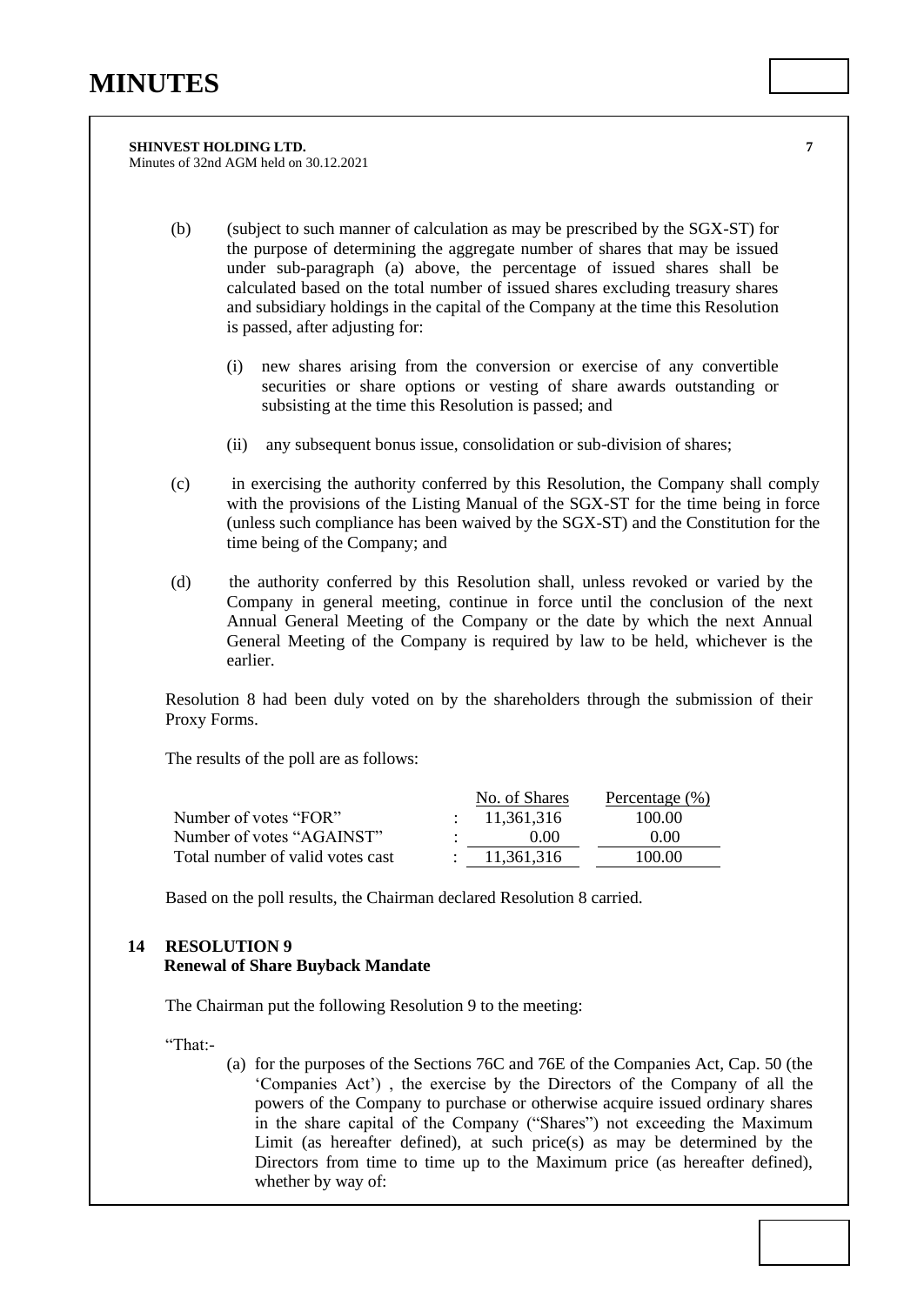**SHINVEST HOLDING LTD. 8** Minutes of 32nd AGM held on 30.12.2021

- (i) on-market purchases (the "Market Purchase"), transacted on the Singapore Exchange Securities Trading Limited (the "SGX-ST") through the SGX-ST's trading system or, as the case may be, any other stock exchange on which the Shares may for the time being be listed and quoted, through one or more duly licensed dealers appointed by the Company for the purpose; and/or
- (ii) off-market purchases (the "Off-Market Purchase") (if effected otherwise than on the SGX-ST) in accordance with an equal access scheme(s) as may be determined or formulated by the Directors as they may consider fit, which scheme(s) shall satisfy all the conditions prescribed by the Companies Act.

and otherwise in accordance with all other laws and regulations and rules of the SGX-ST as may for the time being be applicable , be and is hereby authorised and approved generally and unconditionally (the "Share Buyback Mandate");

- (b) the authority conferred on the Directors of the Company pursuant to the Share Buyback Mandate may be exercised by the Directors at any time and from time to time during the period commencing from the date of the passing of this Resolution and expiring on the earliest of:
	- (i) the date on which the next Annual General Meeting of the Company is held or required by law to be held;
	- (ii) the date on which purchases or acquisitions of Shares by the Company pursuant to the Share Buyback Mandate are carried out to the full extent mandated; or
	- (iii) the date on which the authority conferred by the Share Buyback Mandate is varied or revoked by Shareholders in a general meeting.
- (c) in this Resolution:

"Maximum Limit" means that number of issued Shares representing 10% of the total number of issued Shares (excluding treasury shares and subsidiary holdings (as defined in the Listing Manual of the SGX-ST))) as at the date of the passing of this Resolution;

"Maximum Price" in relation to a Share to be purchased or acquired, means the purchase price (excluding related expenses of the purchase) which shall not exceed:

- (i) in the case of a Market Purchase, 105% of the Average Closing Price of the Shares; and
- (ii) in the case of an Off-Market Purchase pursuant to an equal access scheme, 120% of the Average Closing Price of the Shares,

where: